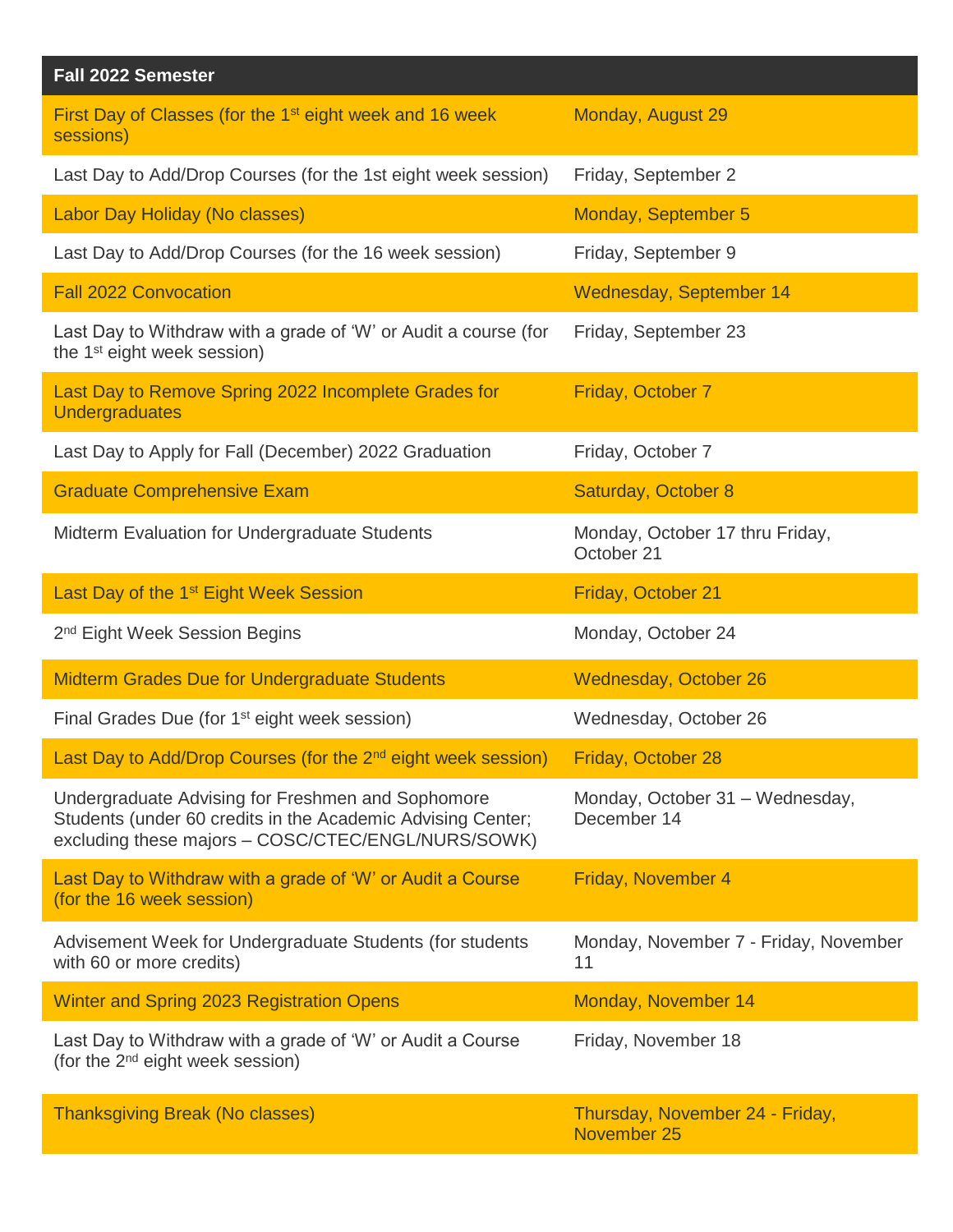| <b>Fall 2022 Semester</b>                                                 |                                                   |
|---------------------------------------------------------------------------|---------------------------------------------------|
| <b>Classes Resume</b>                                                     | Monday, November 28                               |
| Last Day of Classes (for the 16 week session)                             | Tuesday, December 13                              |
| <b>Reading Day</b>                                                        | Wednesday, December 14                            |
| Final Exam Week (for all undergraduate students)                          | Thursday, December 15 - Wednesday,<br>December 21 |
| Last Day to Change Fall 2021 Graduate Incomplete Grades                   | Friday, December 16                               |
| Last Day of the 2 <sup>nd</sup> Eight Week Session                        | Friday, December 16                               |
| Fall 2022 (December) Commencement Ceremony and the<br>End of the Semester | Thursday, December 22                             |
| Final Grades are Due (for the $2nd$ eight week and 16 week<br>sessions)   | Monday, December 26                               |

| <b>Winter 2023 Semester</b>                                          |                                       |
|----------------------------------------------------------------------|---------------------------------------|
| <b>University Reopens</b>                                            | Monday, January 2                     |
| First Day of the Winter Session                                      | Monday, January 2                     |
| Last Day to Add/Drop Courses (for fall 2022)                         | Monday, January 2 – Friday, January 6 |
| Last Day to Add/Drop Courses (for the winter session)                | Tuesday, January 3                    |
| Last Day to Withdraw with a grade of 'W' (for the winter<br>session) | Friday, January 6                     |
| Martin Luther King Jr. Holiday (No classes)                          | Monday, January 16                    |
| <b>Last Day of the Winter Session</b>                                | Friday, January 20                    |
| Final Grades are Due (for the winter session)                        | Wednesday, January 25                 |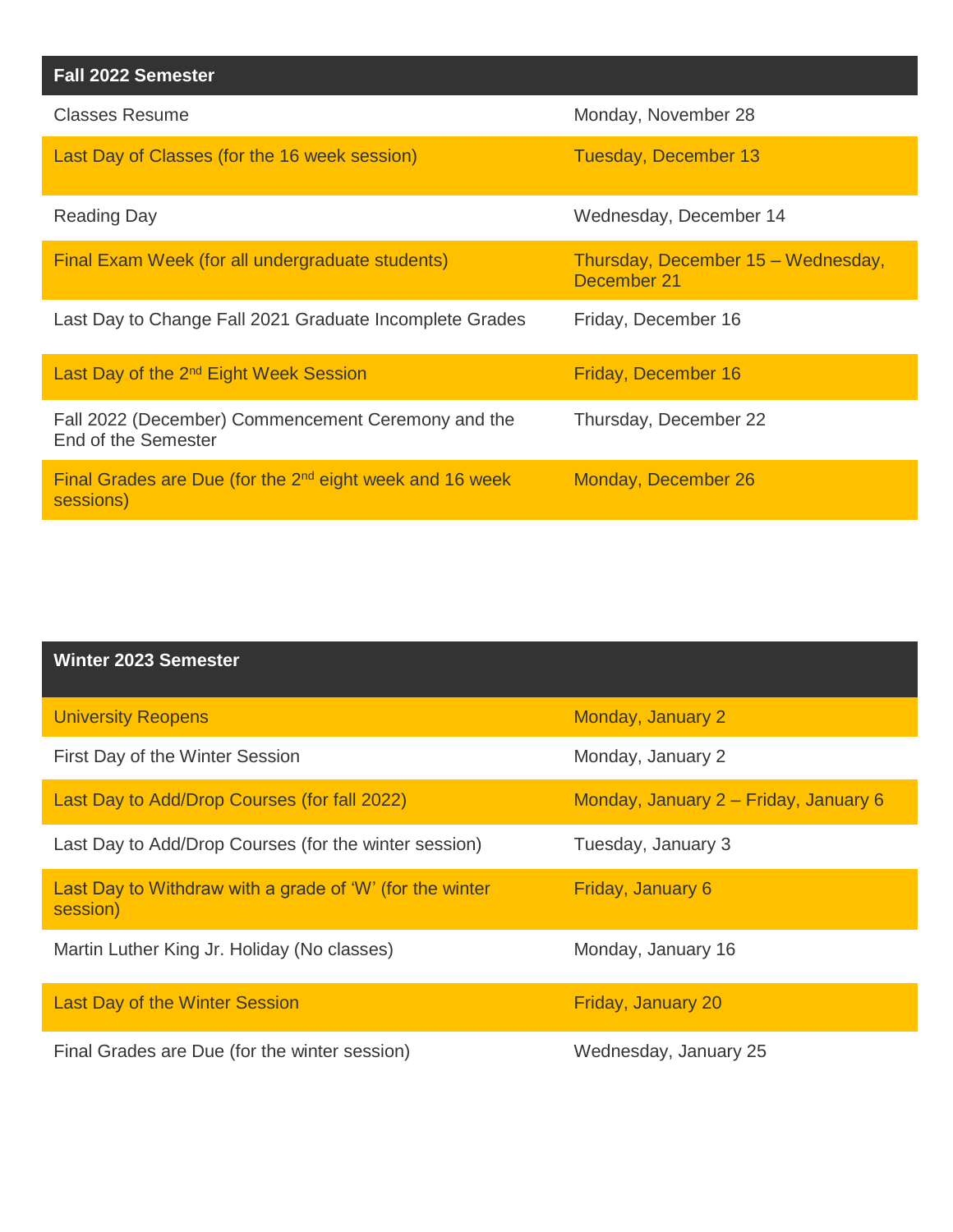| <b>Spring 2023 Semester</b>                                                                                                                                            |                                     |
|------------------------------------------------------------------------------------------------------------------------------------------------------------------------|-------------------------------------|
| First Day of Classes (for the 1 <sup>st</sup> eight week and regular 16<br>week sessions)                                                                              | Monday, January 30                  |
| Last Day to Add/Drop Courses (for the 1 <sup>st</sup> eight week session)                                                                                              | Friday, February 3                  |
| Last Day to Add/Drop Courses (for the 16 week session)                                                                                                                 | Friday, February 10                 |
| Spring 2023 Convocation                                                                                                                                                | Wednesday, February 15              |
| Last Day to Apply for Spring (May) 2023 Graduation                                                                                                                     | Friday, February 24                 |
| Last Day to Withdraw with a grade of 'W' (for the $1st$ eight<br>week session)                                                                                         | Friday, February 24                 |
| Last Day to Remove Fall 2022 Incomplete Grades for<br>Undergraduates                                                                                                   | Friday, March 3                     |
| Midterm Evaluation for Undergraduate Students                                                                                                                          | Monday, March 13 - Friday, March 17 |
| Last Day of the 1 <sup>st</sup> Eight Week Session                                                                                                                     | Friday, March 17                    |
| <b>Graduate Comprehensive Exam</b>                                                                                                                                     | Saturday, March 18                  |
| <b>Midterm Grades Due for Undergraduate Students</b>                                                                                                                   | <b>Wednesday, March 22</b>          |
| Spring Break (No classes)                                                                                                                                              | Monday, March 20 - Friday, March 24 |
| <b>Classes Resume</b>                                                                                                                                                  | Monday, March 27                    |
| 2 <sup>nd</sup> Eight Week Session Begins                                                                                                                              | Monday, March 27                    |
| Final Grades Due (for 1 <sup>st</sup> eight week session)                                                                                                              | Wednesday, March 29                 |
| Last Day to Add/Drop Courses (for the 2 <sup>nd</sup> eight week session)                                                                                              | Friday, March 31                    |
| Undergraduate Advising for Freshmen and Sophomore<br>Students (under 60 credits in the Academic Advising Center;<br>excluding these majors - COSC/CTEC/ENGL/NURS/SOWK) | Monday, April 3 - Friday, May 12    |
| Last Day to Withdraw with a grade of 'W' or Audit a Course<br>(for the 16 week session)                                                                                | Friday, April 7                     |
| Advisement Week for Undergraduate Students (for students<br>with 60 or more credits)                                                                                   | Monday, April 10 - Friday, April 14 |
| Summer and Fall 2023 Registration Opens                                                                                                                                | Monday, April 17                    |
| <b>Founder's Day</b>                                                                                                                                                   | Wednesday, April 19                 |